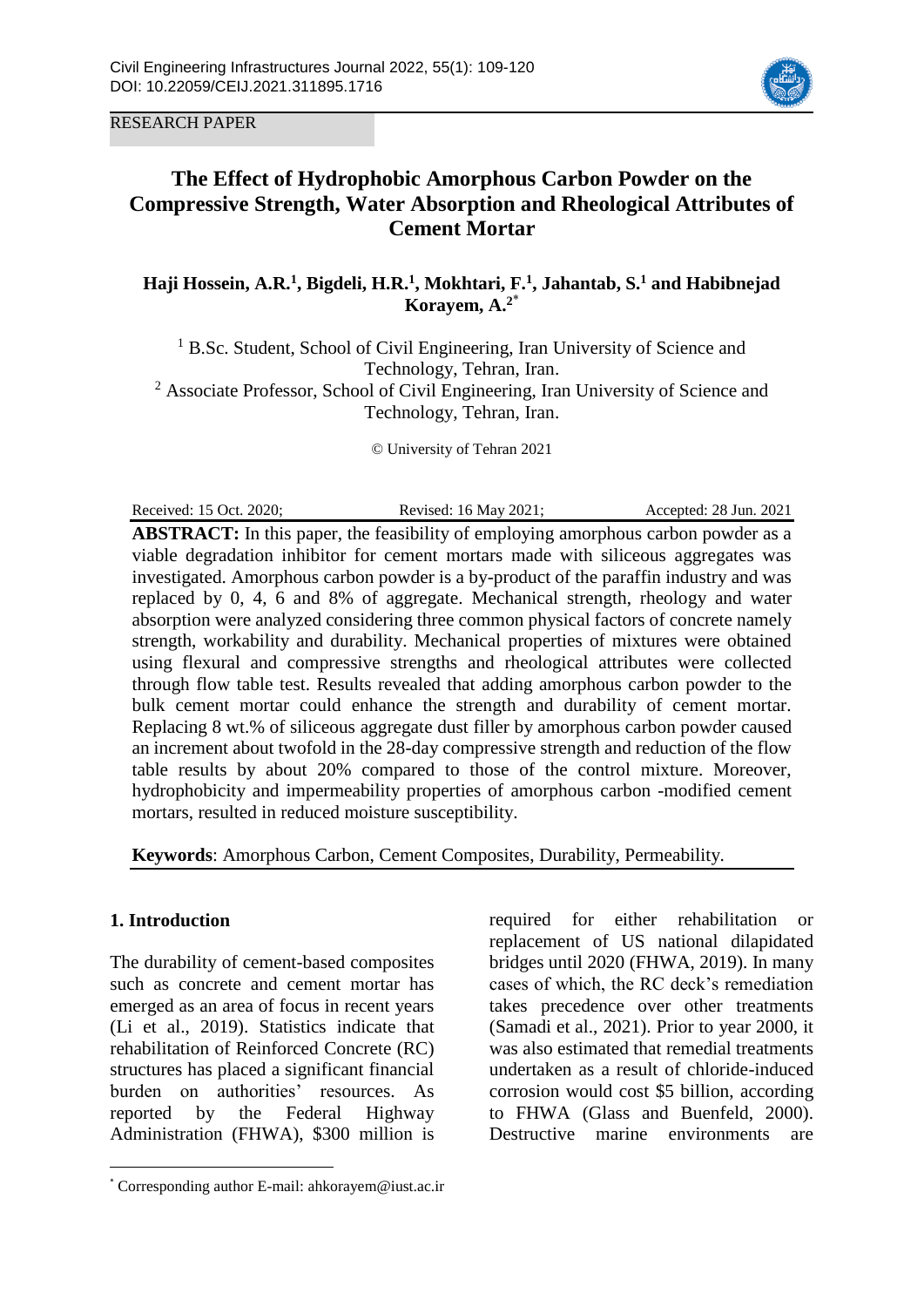proved to be efficacious on the durability of concrete due to their vast sulfate and chloride content (Homan et al., 2016; Isteita and Xi, 2017).

Chloride penetration is one of the major potential hazards for the RC structures. Cement matrix provides an appropriate environment for the embedded reinforcements (Ormellese et al., 2006; Glass and Buenfeld, 2000). This is due to an alkaline pH over 12.5 in which the corrosion process ceases to accelerate and causes no more dilapidation (Ormellese et al., 2006; Berke and Hicks, 2004). However, an internal source of unwelcome contamination in mixing progress would derange the passive film around the reinforcements (Berke and Hicks, 2004; Glass and Buenfeld, 2000). On the other hand, the chloride ions rendered by de-icing and marine salt mainly consisting of calcium chloride may contaminate the concrete as an external source (Glass and Buenfeld, 2000; Bamforth et al., 1997). Whether the source of contamination is internal or external, the worst-case scenario is exceeding the Chloride Threshold Level (CTL). CTL is the content of chloride at steel depth in which, the passive film around the steel breaks down and eventually, the corrosion process initiates and gradually worsens (Ann and Song, 2007). Many structures located near water along with off-shore structures (such as parking garage floors, bridge decks and floating docks) have to struggle with these problems (Isteita and Xi, 2017; Homan et al., 2016). New standards have constructors to care about the internal source of chloride ions (Hooton, 2019; Glass and Buenfeld, 2000). Moreover, new technologies such as additive manufacturing give more control on concrete production and have substantially reduced the risk of internal contamination (Li, 2018; Kooshafar and Madani, 2017). Considering the advances in the concrete production, chloride diffusion from external sources must be contained. As a result, several solutions are put forward to cope with this problem. Allen et

al. (1993) suggested resin repair mortars such as epoxy resins as an inhibitor especially in members with a concrete cover less than 12 mm. These mortars have widely been used as coatings. However, statistics show that periodic maintenance of 4 to 15 years is necessary as the coating debonds over time. Tatematsu and Sasaki (2003) used a salt adsorbent to separate and deactivate chloride ions in concrete. Kumar et al. (2018) studied the effect of ground granulated blast furnace slag together with calcium nitrate as an inhibitor.

Another crucial hazard for cement mortars is sulfate attack, which is defined as the physical and chemical reactions between hardened cement paste and sulfate ions. Sulfate attack also may be of an internal or external source. Two main products of the sulfate attack are calcium sulfate and ettringite (Collepardi, 2003). Ettringite production is followed by enlargement which exerts pressure on the mortar and causes dilapidation (Ghasemalizadeh and Toufigh, 2020). The latter is also responsible for more permeability. Various methods have been used to prevent or treat the sulfate attack out of which using Ordinary Portland Cement (OPC) types II and V and pozzolanic cement is well-practiced particularly in sulfate dominated environments (Steiger, 2005). Tricalcium aluminate  $(C_3A)$  as an early-age strengthening agent reacts with the sulfate ions. Type II and IV of OPC have limited components of  $C_3A$  to 8 and 5%, respectively, thus reducing the reaction rate and helping to prevent the sulfate attack. Torii and Kawamura (1994) suggested that the replacement of OPC by fly ash and silica fume effectively enhances the resistance of the mortar to the sulfuric acid and sulfate solution attack. Lee (2009) stated that the use of recycled fine aggregates up to a maximum 50% replacement is effective under severe magnesium sulfate environment, irrespective of the type of recycled fine aggregates.

Water is one of the prerequisites for chloride and sulfate attack (Mobasher,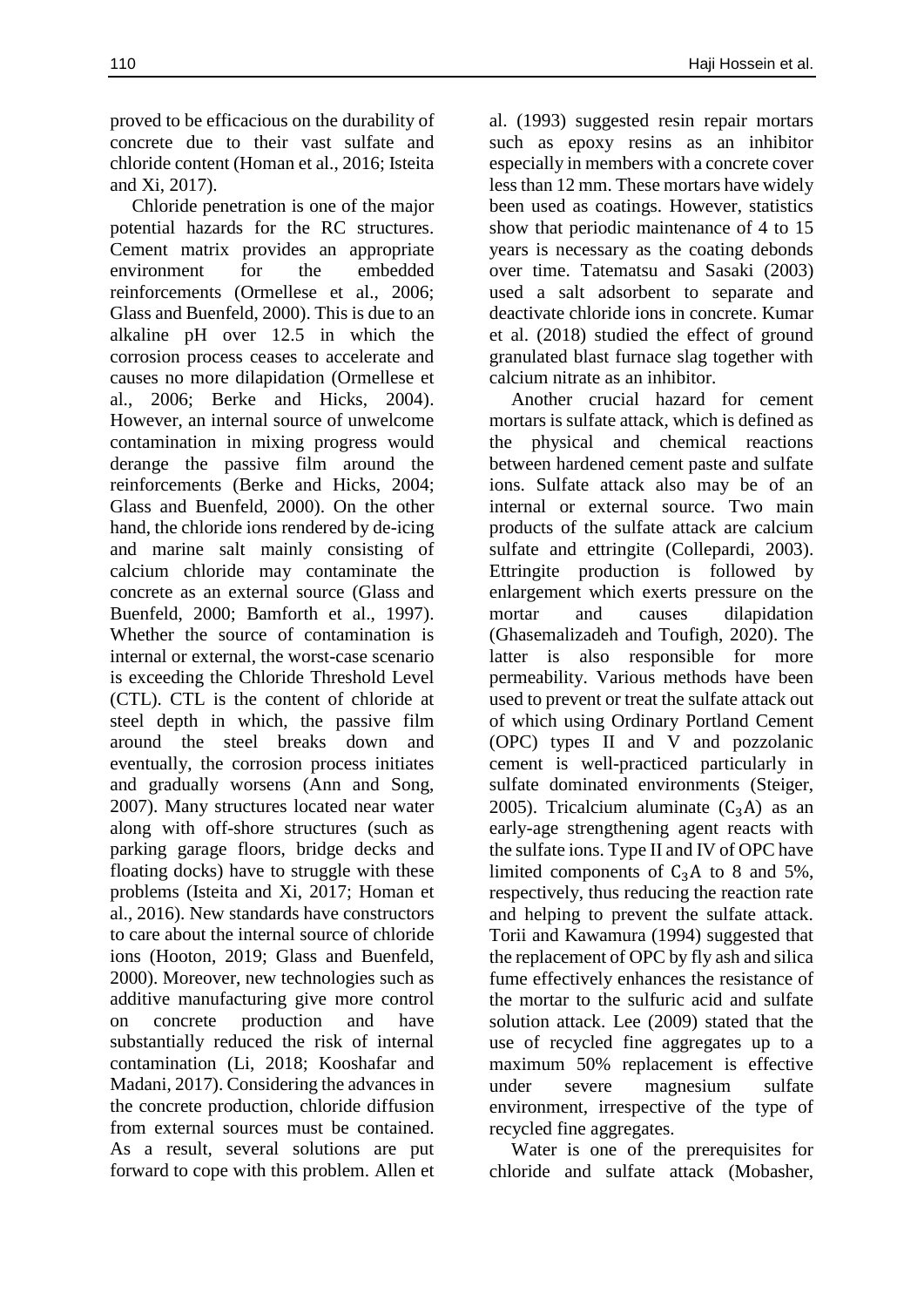2006). Homan et al. (2016) illustrated that the moisture content of an RC plays a relatively crucial role in increasing the migration rate of chloride ions, owing to the additional seepage pressure provided by water. Subsequently, the reduction in the amount of absorbed water seems viable to increase the durability against chloride and sulfate attack. For example, the reduction in concrete absorption by addition of nanolime is proven to enhance durability of concrete (Coppola et al., 2018; Taglieri et al., 2017).

De Weerdt et al. (2015) stated that although addition of waste glass powder can increase the risk of uncontrolled expansion due to alkali silica reaction, it works as an inhibitor when used as fine aggregate  $(\leq 1)$ mm) and in high percentages around 20% to 30%. Another alternative is hydrophobic treatment as an effective technique to minimize moisture transport into concrete. Hydrophobic treatment positive effect on durability and service life has been documented (Mora et al., 2019; Qu and Yu, 2018). As a result, many researchers have striven to prevent water absorption by various means. Zhou et al. (2020a,b) devised a new polymer with a hydrophilic head that absorbs cement hydration products and a hydrophobic chain that can act like a gate, stopping the transportation of ion-carrying liquids such as water. Introduction of 0.9 wt% of inhibitor was shown to have reduced water absorption to 30% of the reference value.

Asipita et al. (2014) deployed green Bambusa arundinacea leaves as a natural low-risk inhibitor and observed approximately 70% reduction in the water absorption after 2 hours. They used only 2 wt% of inhibitor and compared its performance with calcium nitrite and ethanolamine. The Bambusa arundinacea outperformed both inhibitors. Research conducted by Wong et al. (2015) rendered the effectiveness of paper sludge ash when used in the form of powder as cement replacement and coating. Tittarelli and Moriconi (2011) applied an aqueous emulsion of an alkyl-triethoxy-silan as a

hydrophobic agent. The experiments proved that bulk treatment is more effective during the concrete lifespan and using hydrophobic material as surface treatment is only efficacious during the initial dry-wet cycles.

Mora et al. (2019) developed hydrophobic silica particles which were effective even by low-percent incorporation. The effect of sodium acetate, fluoropolymer, silicone resin and silane when used as a surface hydrophobic inhibitor was assessed and results demonstrated that there is a positive correlation between surface cohesion and hydrophobicity (Liu and Hansen, 2016). Al-Kheetan et al. (2019) investigated whether concrete moisture content affects the performance of sodium acetate, fluoropolymer, silicone resin and silane as surface inhibitors. The results showed that silane is best for dry concrete mixtures while sodium acetate works best when the concrete is saturated.

Amorphous Carbon (AC) powder that is a processed by-product of the paraffin industry, is certified to have hydrophobic attributes (Ziari et al., 2017a,b). Where the AC powder to be disposed of as landfills, it would contaminate the soil and water. On the other hand, the utilization of waste as a construction material is a suitable means of disposal (Habibnejad Korayem et al., 2018; Ziari et al., 2017a,b). Besides, replacing aggregate by AC can help to reduce natural resource depletion (Madani et al., 2016). If applied, AC will be one of few recycled inhibitors that have low financial and environmental cost and can be easily added to bulk concrete. This is an advantage compared to surface inhibitors. Habibnejad Korayem et al. (2018) have investigated the effectiveness of AC in rutting and fatigue performance of asphalt mixtures. This research demonstrated that AC has sufficiently enhanced the moisture resistance properties of the asphalt mixture. Consequently, and due to the similarities between asphalt cement and cement mortar, AC powder to be investigated for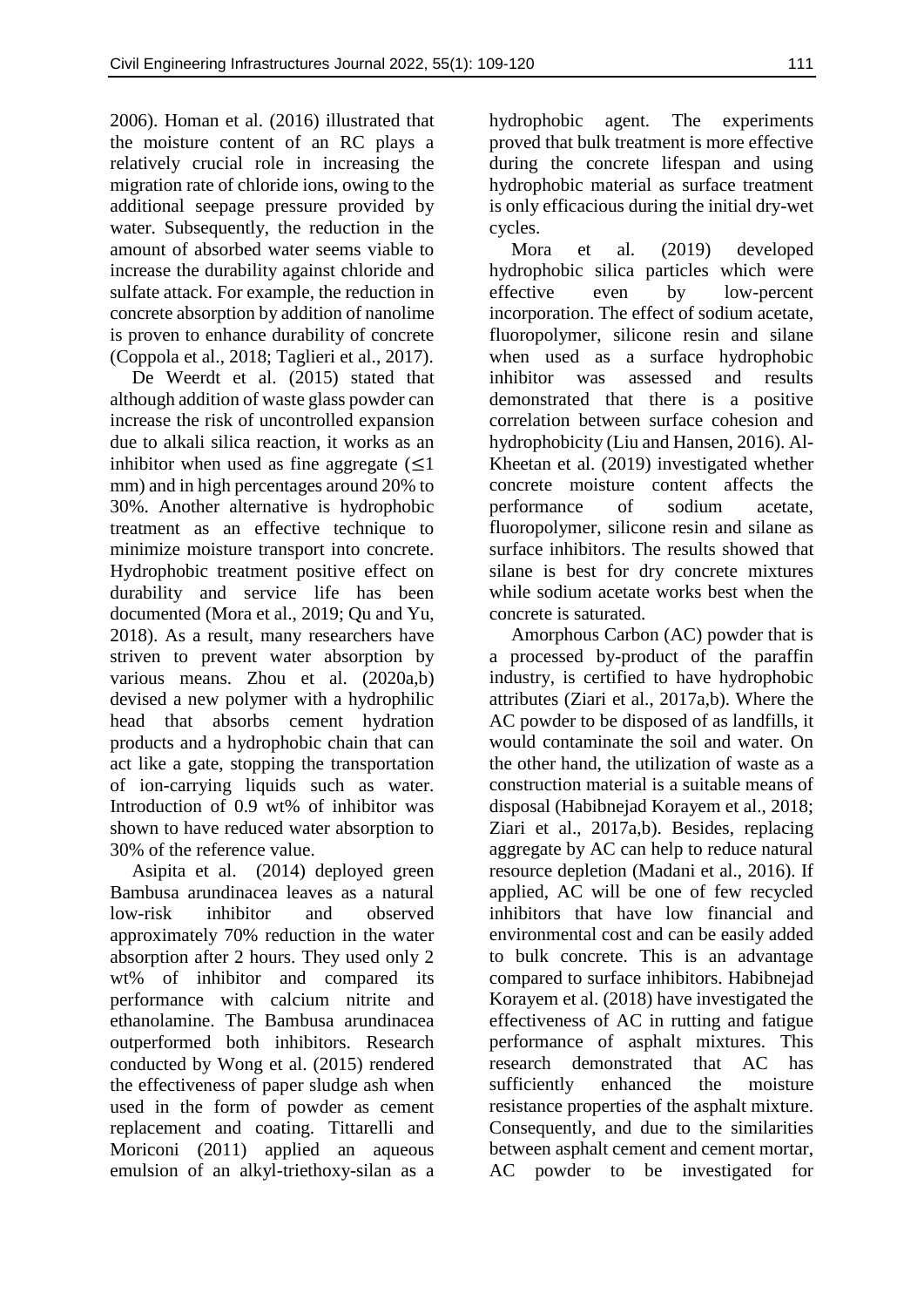enhancement in concrete's mechanical and durability attributes. In the current study, AC is used as a partial replacement of aggregates to achieve a more durable mortar. The mechanical and rheological characteristics of concrete with and without AC were compared. To measure the influence of AC powder on durability, specimens were exposed to water absorption test. To detect the mechanical and rheological features, flexural strength, compressive strength and flow table were performed. The results indicate a significant increase in compressive strength and better performance of AC-modified concrete in moist ambiance. Conclusively, AC powder is an appropriate inhibitor due to its cost, environmentally friendly features and easy use. The data from this research can be used by stakeholders and policymakers to impose appropriate measures in selection and preparation of concrete materials in future constructions.

# **2. Materials**

The specific gravity and water absorption for the utilized silica aggregate were 2.73 and 0.5%, respectively. The aggregate was graded in compliance with BS 196-1 (2005) and portrayed in Figure 1.

OPC Type II from Tehran Cement Plant was used as the binder. The X-Ray Fluorescence (XRF) results were used to identify the chemical compositions of OPC

which is depicted in Table 1. The AC powder which was used as a partial replacement of aggregates is a solid waste of the paraffin industry. Also, Table 2 indicates the physical and chemical properties of AC powder.

Figure 2 shows the visual and Scanning Electron Microscopy (SEM) images of the AC powder passed sieve #200. The surface roughness of AC is vividly seen in Figures 2b-2d at micro and nanoscale.

Experimentally, it was proved that using Polycarboxylate Ether (PCE) superplasticizer is best for AC dispersion (Shahbazi et al., 2020). As a result, PCE was utilized at 0.1% of cement mass for all mix designs.

# **3. Methods**

Mixing was done as outlined in BS 196-1 (2005) with some exceptional changes. Hobart mixer equipped with a 5-liter bowl was used for mixing mortar. Mixing started with 30 seconds of dry mixing of sand, cement and AC powder to help the uniform dispersion of AC with other solid components. This stage was followed by adding the water and PCE superplasticizer in the next 30 seconds at a relatively constant rate. Then, 1 minute of medium speed mixing was followed by 75 seconds of rest. The final stage was mixing for a minute at a medium speed.



**Fig. 1.** Silica aggregate gradation based on BS 196-1 (2005)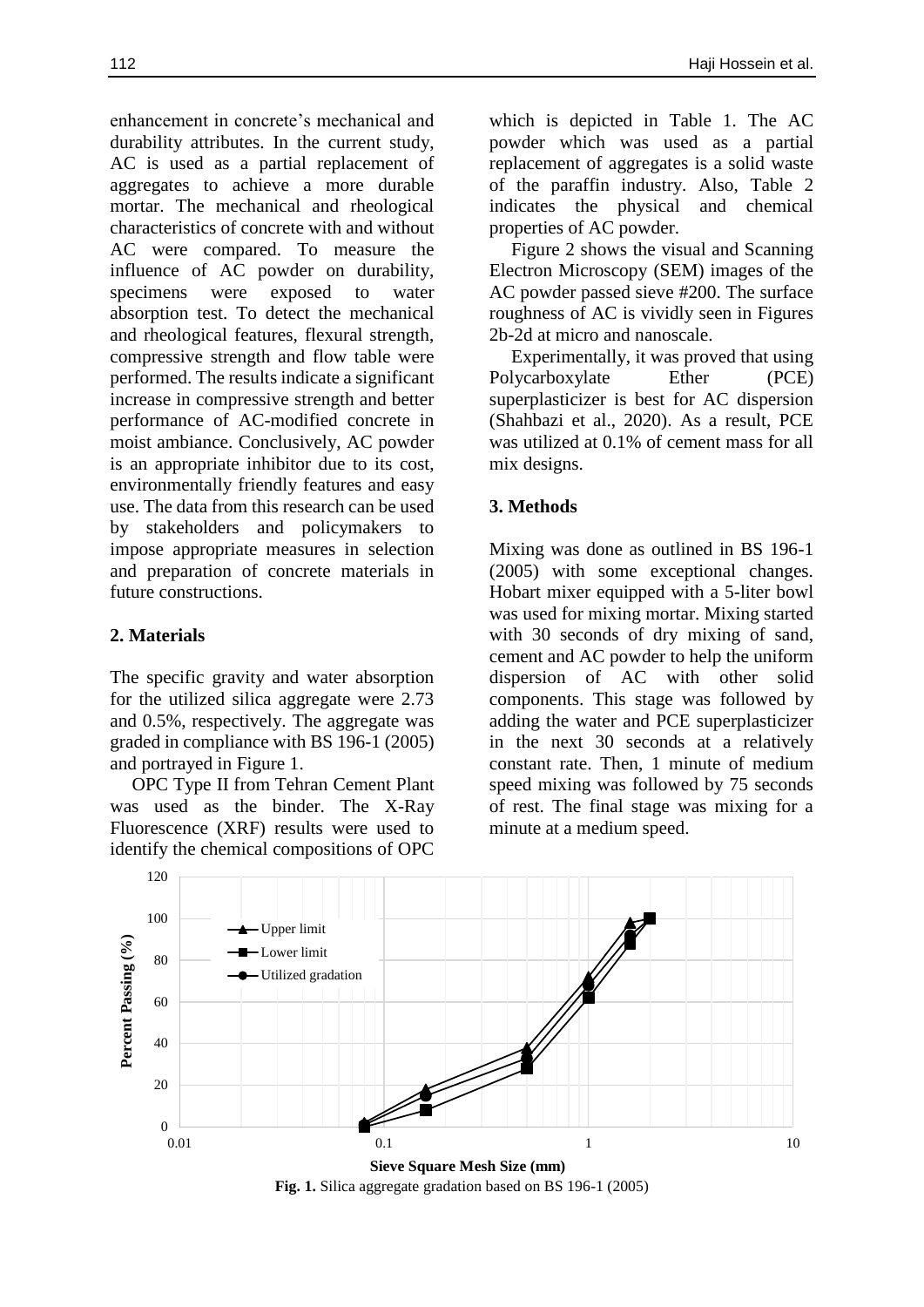| <b>Table 1.</b> The XRF results for the utilized OPC |           |                                |     |       |                 |
|------------------------------------------------------|-----------|--------------------------------|-----|-------|-----------------|
| Chemical compositions $(wt\%)$                       |           |                                |     |       |                 |
| SiO <sub>2</sub>                                     | $Al_2O_3$ | Fe <sub>2</sub> O <sub>3</sub> | Mg0 | CaO   | SO <sub>2</sub> |
| 20.74                                                | 4.90      | 3.50                           | .20 | 62.95 | 3.00            |



**Fig. 2.** a) The AC powder; and b-d) The SEM image in micro and nano scales

**Table 2.** The physical and chemical properties of AC powder

| <b>Property or component</b>     | AC        |  |  |  |
|----------------------------------|-----------|--|--|--|
| Specific gravity                 | 0.92      |  |  |  |
| Particle size $(\mu m)$          | $10 - 70$ |  |  |  |
| Specific surface area $(m^2/gr)$ | 4.76      |  |  |  |
| $C($ %)                          | 74.38     |  |  |  |
| $O(\%)$                          | 17.92     |  |  |  |
| S(%)                             | 7.24      |  |  |  |

#### **3.1. Mix Design**

The standard mix design for cement mortar was used as stated in BS 196-1 (2005). According to the British Standard, water-cement and aggregate-cement ratios were 0.5 and 3, respectively. PCE superplasticizer was added to the mix by 0.1% of cement mass. AC powder was replaced with 4, 6 and 8 percent of aggregate. Mix design with no AC content was used as a reference. Mix design for all percentages of replaced AC powder are reflected in Table 3.

#### **3.2. Rheology**

To evaluate the workability, mini-slump

and flow table tests were carried out according to ASTM C230 (2020). The tests were conducted immediately after mix procedure was complete.

# **3.3. Mechanical Tests**

# **3.3.1.Flexural Strength**

Flexural strength was measured by testing six  $40 \times 40 \times 160$  mm cubes, moulded for each mix design. Mechanical tests were carried out by a Universal Testing Machine (UTM) based on BS 196- 1 (2005). After demolding, specimens were cured in saturated limewater in the room temperature (23  $\pm$  2°C) for 7 and 28 days.

| <b>Table 3.</b> Mix design of specimens |                         |           |       |     |                  |  |
|-----------------------------------------|-------------------------|-----------|-------|-----|------------------|--|
| <b>Mixture</b>                          | Proportions in $Kg/m^3$ |           |       |     |                  |  |
|                                         | Cement                  | Aggregate | Water | AC  | superplasticizer |  |
| AC 0%                                   | 406                     | 1219      | 203   |     | 0.41             |  |
| AC 4%                                   | 406                     | 1171      | 203   | 48  | 0.41             |  |
| AC 6%                                   | 406                     | 1123      | 203   | 96  | 0.41             |  |
| AC 8%                                   | 406                     | 1075      | 203   | 144 | 0.41             |  |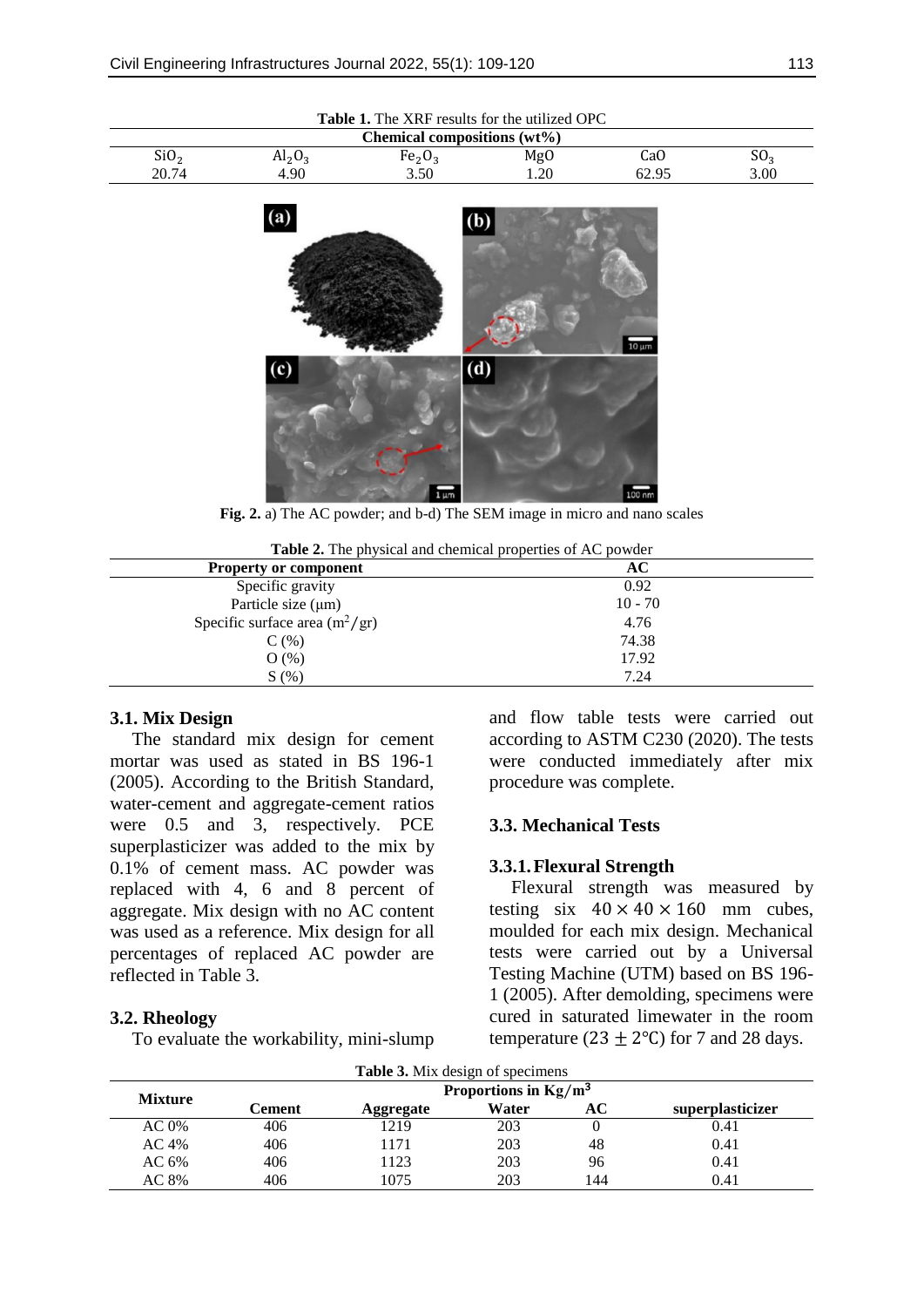#### **3.3.2. Compressive Strength**

To detect the compressive strength of mixtures, portions of flexural prisms were used. Each portion was 40 mm in depth and width and approximately 80 mm in length in accordance with ASTM C349 (2018).

#### **3.4. Water Absorption**

Investigating the water absorption of samples containing AC powder is one of the integral parts of this study to measure the competency of AC powder in limiting water ingress into concrete. Water absorption rate and volumetric water absorption tests were conducted based on ASTM C1585 (2014) and ASTM C642 (2013), respectively.

In the capillary water absorption rate test, the standard specimens, which are 100 mm diameter discs with a height of 50 mm, were cured for 28 days prior to testing and oven-dried for 24 h at 105 ℃ and then weighted. It is highly advised to ensure that water is only allowed to penetrate from the specified surface and the flow to be onedirectional. To achieve this, waterproof plastic tapes were attached to the surroundings of the samples and a plastic sheet was used on top of it to hinder evaporation. The test started by placing the samples on rods, acting as supports, and immersed in water such that the whole bottom surface and  $2 \pm 1$  mm of the height of them were in contact with water. The mass gain of the specimens was measured at certain time intervals after blotting to remove excess water within 15 s of removal from the pan and then immediately replaced on the support device.

The absorption, as shown in Eq. (1) is defined as the mass of absorbed water per unit area of the surface in contact with water divided by the density of water.

$$
I = \frac{m_t}{a \times d} \tag{1}
$$

where *I*: is the absorption,  $m_t$ : is the change in the specimen weight at the time *t*, *a*: is the exposed area of the specimen and *d*: is the density of the water.

In addition to the sorptivity test, the volumetric water absorption test was carried out in which the results can indicate the full capacity of the specimen to contain water. Samples were fully immersed in water after being completely dried out. The first weight measurement took place after 48 h of immersion and the test continued by 24 h intervals until the weight alteration was less than 0.5% which implies that the sample is saturated. Mass change percentage with respect to the initial dried mass of the specimen was then reported.

#### **3.5. Microstructural Analysis**

Fracture surface of cement mortars with and without AC powder were subjected to Energy Dispersive X-ray spectroscopy (EDX) as a means to identify the chemical composition and any cement-carbon reaction in the interfacial transition zone  $(TTZ)$ .

#### **4. Results and Discussion**

#### **4.1. Flow**

The results from the flow table test indicate that the anticipated deterioration in workability can be concerning. However, by the means of the superplasticizer, modification is well possible. The flow feature of the carbon-containing mortars is less than that of the reference mixture yet, considerably acceptable. Both mini-slump and flow table results are rendered in Figure 3. The shape of data indicates a linear relationship between mini-slump results and AC powder content. However, when 8% AC is incorporated in the cement mortar, the flow is so low that special treatments such as addition of superplasticizer are needed. Other types of mixing procedures such as ultrasonication is highly recommended in such situations. Moreover, higher percentages of superplasticizer may not be the best practice due to the fresh plasticity index of the cement matrix and its deteriorating effect on the setting time.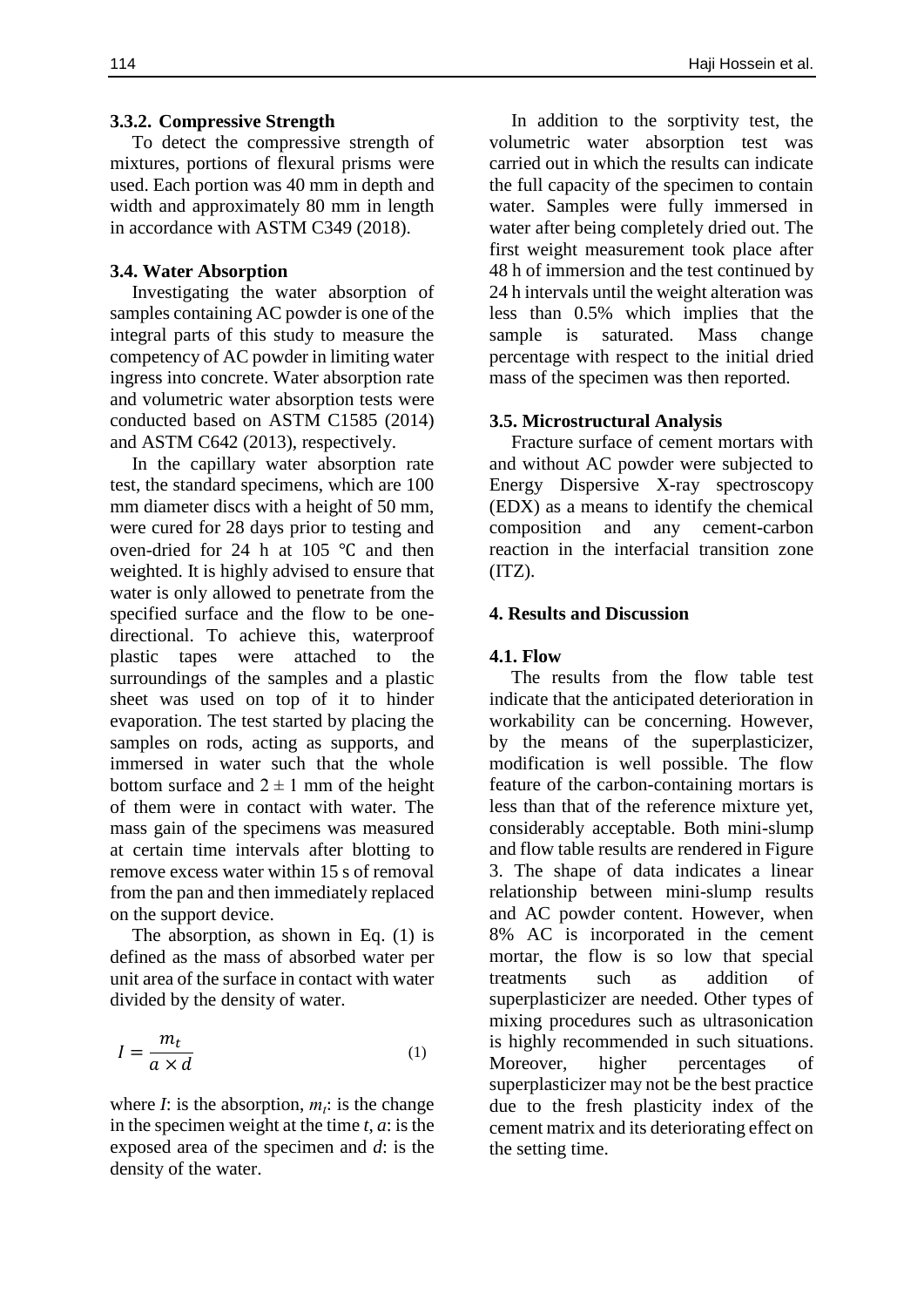#### **4.2. Mechanical Strength**

The results of mechanical strength are obtained in 7 and 28 days after moulding. Figure 4 portrays the compressive and flexural strengths. Overall, by replacing 8 percent of aggregate with the AC powder, the compressive strength after 28 days increased nearly 100% of the reference mix design with no AC content. Besides, the flexural strength is either remained the same or barely increased by different AC content. The increase in flexural strength is predominantly due to an increase in the compressive strength and ductility is not expected to change significantly by adding the AC powder. The means and standard deviations for all AC concentration levels are provided in Table 4.

The notable enhancement in the compressive strength can be a function of higher surface area and roughness of AC compared to those of silica aggregate. Therefore, cement can have a better bonding with the AC and as a result, the compressive strength elevates. The AC

powder is also capable of entrapping the water drops (Shahbazi et al., 2020) and cause a decreased practical w/c ratio and consequently, working in favour of strengthening.

### **4.3. Investigation of Hydrophobicity**

One famous way to illustrate the level of hydrophobicity of a surface is to measure the contact angle of a water droplet on that surface (Arabzadeh et al., 2016; Chieng et al., 2018). The greater the internal contact angle is, the more hydrophobic the surface would be. As it can be seen in Figure 5, the water droplet on the control sample was absorbed and spread out far and eventually rested at 31 degrees. While, in the ACP incorporated samples the droplet retained its spherical shape with a contact angle 124, 142, 150 degrees for 4, 6, 8% ACP specimens respectively. The contact angle was measured by image processing technique using ImageJ software (Schneider et al., 2012).

| <b>Table 4.</b> The mean and standard deviation of mechanical strengths |                                   |              |                                |              |
|-------------------------------------------------------------------------|-----------------------------------|--------------|--------------------------------|--------------|
| <b>Mixture</b>                                                          | <b>Compressive strength (MPa)</b> |              | <b>Flexural strength (MPa)</b> |              |
|                                                                         | 7-day cured                       | 28-day cured | 7-day cured                    | 28-day cured |
| $ACP 0\%$                                                               | $19.3(1.6)^*$                     | 24.4(2.9)    | 5.4(0.2)                       | 7.9(0.2)     |
| $ACP$ 4%                                                                | 14.6(1.5)                         | 41.8(1.6)    | 5.5(0.2)                       | 8.6(0.2)     |
| $ACP_0\%$                                                               | 17.7(2.2)                         | 46.5(2.1)    | 5.5(0.3)                       | 8.9(0.1)     |
| <b>ACP 8%</b>                                                           | 19.1 (1.9)                        | 50.9(2.2)    | 4.8(0.2)                       | 8.9(0.2)     |

**Table 4.** The mean and standard deviation of mechanical strengths

\*Standard deviations are presented in brackets.



**Fig. 3.** a) The flow table results; and b) The mini-slump results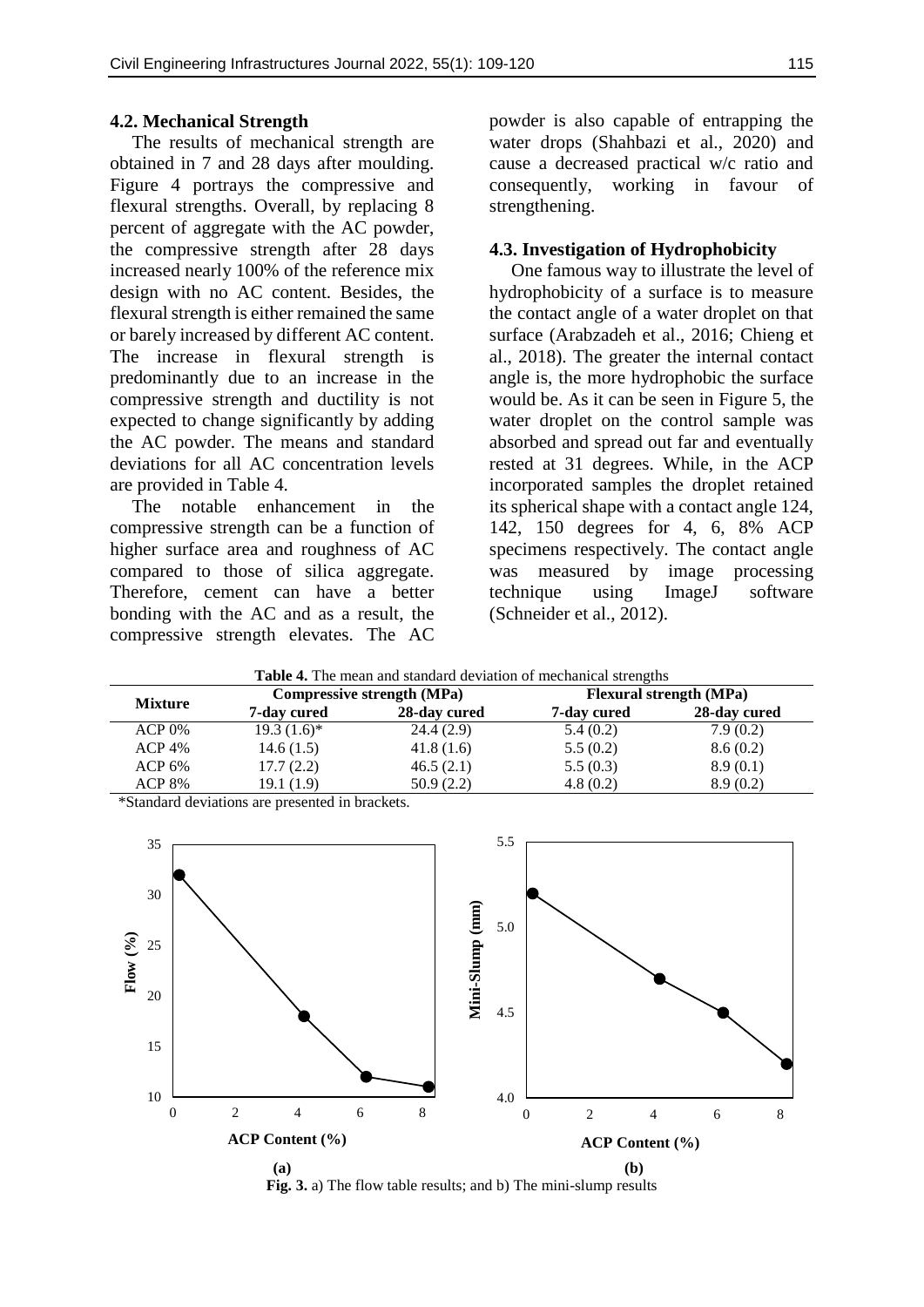





**Fig. 5.** Effect of AC powder on surface hydrophobicity of cement mortar

#### **4.4. Water Absorption**

The absorption rate of the 8 samples including 0%, 4%, 6%, and 8% AC powder, has been plotted versus the square root of time, as shown in Figure 6a. Results illustrate the expected general behaviour in which the rate of absorption, the slope of the graph, decreases as time passes. This was because samples became wetter and the speed of water uptake declined. As can be seen, water ingress has been limited when comparing the control sample to the sample containing 8% of AC powder throughout the whole graph. For instance, the

absorption index of samples containing 4, 6 and 8% ACP, which resembles the mass gain of the sample because of capillary water uptake, has decreased by 14, 17, and 25%, respectively, when comparing to that of the control sample. The results of the volumetric absorption test are depicted in Figure 6b. It is quite clear that AC substantially decreases the total amount of absorbed water dramatically. 54, 56, and 65% reduction in mass gain of the samples with 4, 6, and 8% hydrophobic AC powder was seen.

According to many studies, there is a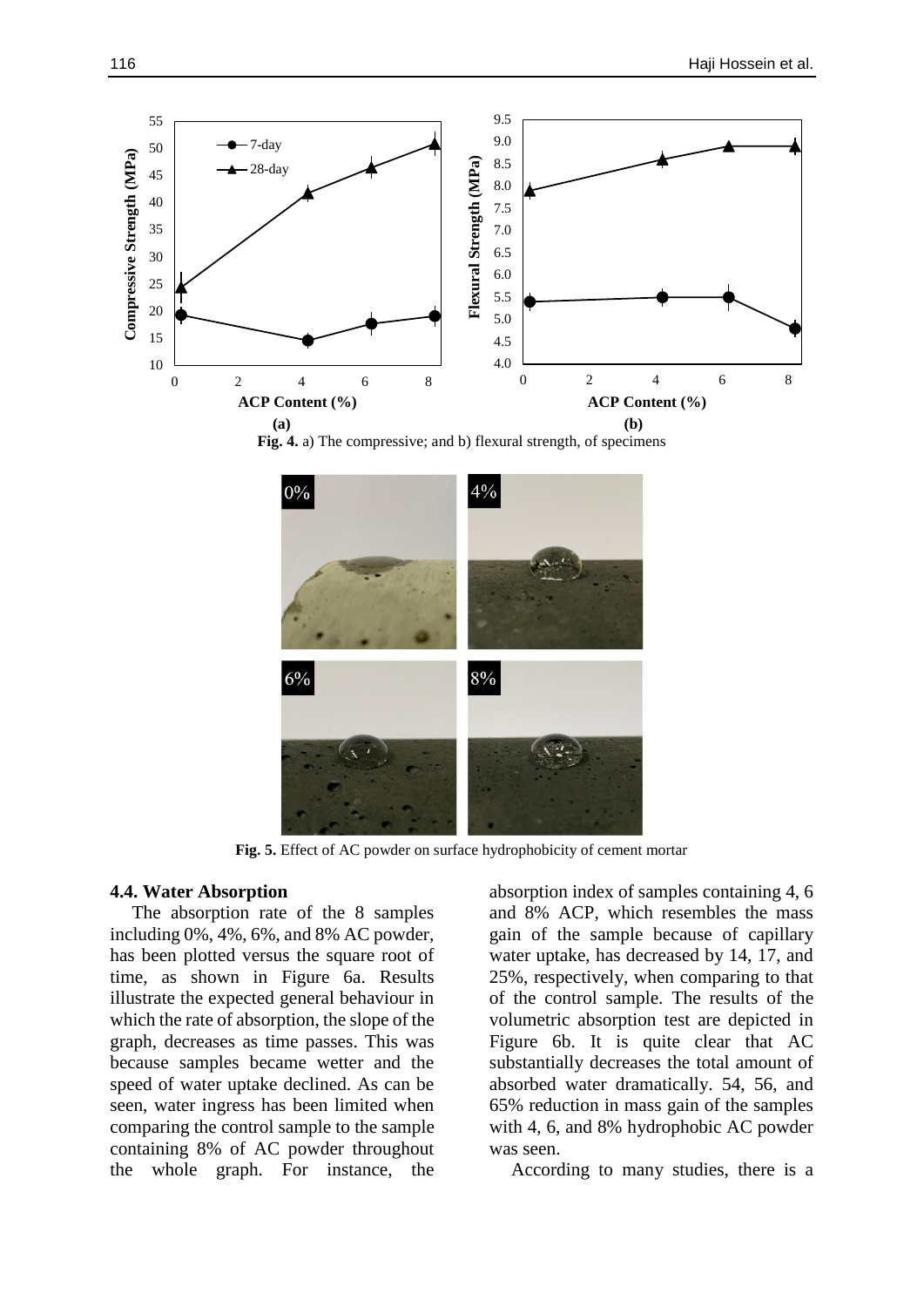direct relationship between water absorbed and the durability parameters such as freeze-thaw cycles (Basheer et al., 2001) and carbonation (Parrott, 1992). Thus, these results affirm that AC can prepare a hydrophobic medium which may consequently enhance the cement matrix's durability.



**Fig. 6.** a) The rate of water absorption; and b) The rate of volumetric absorption



**Fig. 7.** a-b) SEM and elemental intensity and distribution map of cement mortar with AC; and c-f) Individual intensity and distribution map for predefined elements of calcium, carbon, silicon and oxygen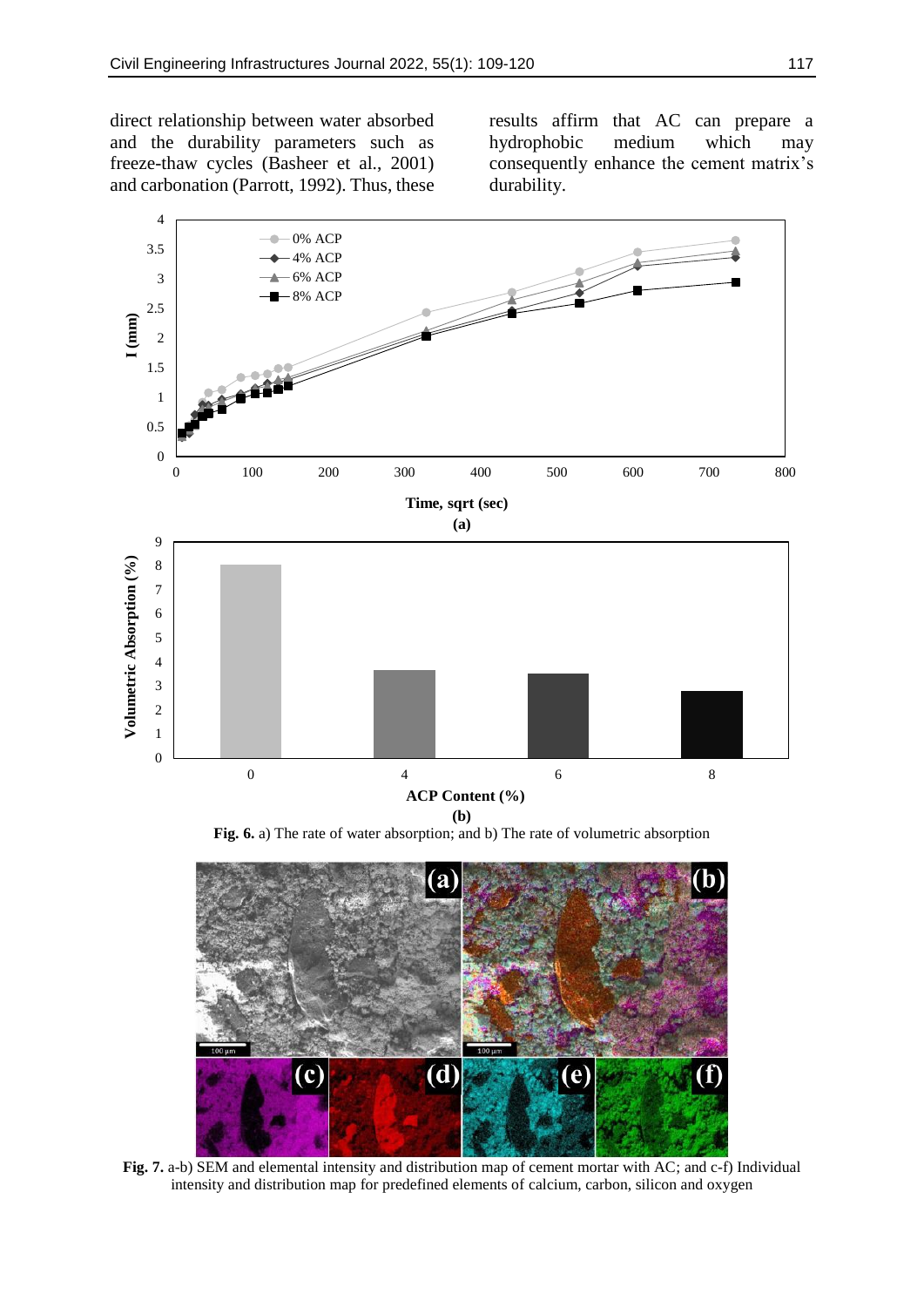### **4.5. Microstructural Analysis**

Further investigation on the microstructure of cement mortar with AC powder showed that AC has no chemical reaction with cement when it is used as aggregate. Assuming any chemical reaction, the intensity of calcium must moderately decrease around the carbon particle due to the formation of ITZ by calcium hydroxide molecules. However, it is clear in Figure 7c and 7e that there is no sign of gradual decrease neither for calcium nor silicium intensity near the boundaries of AC powder. This proves the inertia of AC powder in the cement matrix.

### **5. Conclusions**

There is a knowledge gap for recycling AC powder in concrete. This research was done in the first place to enhance the knowledge of mechanical and durability features of concrete with respect to the hydrophobicity of AC. The paper presented the results of the flow table, mini-slump, compressive and flexural strength and water absorption. The following portray the most important findings:

- The inclusion of carbon powder although not affecting the flexural strength remarkably is plausible causation for a sharp increase in 28-day compressive strength.
- ACP 8% mix had the highest increase with a compressive strength of 19.1 and 50.9 MPa in 7 and 28 days, respectively.
- The water absorption rate and total volumetric absorption of the mixtures decreased by increasing the AC content. 8% of AC resulted in a 25 and 65% decline in absorption rate and volumetric absorption, respectively.
- AC powder inclusion resulted in a considerable drop in flow properties. 8% of AC powder was enough to lessen the slump and flow by 88 and 20%, respectively.

The two-way interaction of AC content and compaction energy can be further investigated by the mean of two-factor factorial design. Furthermore, due to unconformable changes in 7-day and 28 day strengths, the calorimetry tests are essential to analyze the AC effect on the cement hydration. Tests such as sulfate and acid attack, rapid chloride penetration, rapid chloride migration and bulk electrical resistivity can deepen the understandings on exact procedure based on which AC contribute to durability.

### **6. References**

- Abdulrahman, S., Ismail, M., Zaimi, M. and Majid, A. (2014). "Green Bambusa Arundinacea leaves extract as a sustainable corrosion inhibitor in steel reinforced concrete", *Journal of Cleaner Production*, 67, 139-146.
- Al-Kheetan, M.J., Rahman, M.M. and Chamberlain, D.A. (2019). "Fundamental interaction of hydrophobic materials in concrete with different moisture contents in saline environment", *Construction and Building Materials*, 207, 122- 135.
- Allen, R., Edwards, S. and Shaw, J. (1993). *The repair of concrete structures*, CRC Press, 2 nd Edition, 37-54.
- Ann, K.Y. and Song, H.W. (2007). "Chloride threshold level for corrosion of steel in concrete", *Corrosion Science*, 49, 4113-4133.
- Arabzadeh, A., Ceylan, H., Kim, S., Gopalakrishnan, K. and Sassani, A. (2016). "Superhydrophobic coatings on asphalt concrete surfaces: Toward smart solutions for winter pavement maintenance", *Transportation Research Record*, 2551(1), 10-17.
- Asipita, S.A., Ismail, M., Abd Majid, M.Z., Abdul Majid, Z., Abdullah, C. and Mirza, J. (2014). "Green Bambusa Arundinacea leaves extract as a sustainable corrosion inhibitor in steel reinforced concrete", *Journal of Cleaner Production*, 67, 139-146.
- ASTM C230. (2020). *Standard specification for flow table for use in tests of hydraulic cement*, American Society for Testing and Materials (ASTM), West Conshohocken, PA.
- ASTM C1585. (2020). *Standard test method for measurement of rate of absorption of water by hydraulic-cement concretes*, American Society for Testing and Materials (ASTM), West Conshohocken, PA.
- ASTM C349. (2018). *Standard test method for compressive strength of hydraulic-cement mortars (using portions of prisms broken in flexure)*, American Society for Testing and Materials (ASTM), West Conshohocken, PA.
- ASTM C642. (2013). *Standard test method for*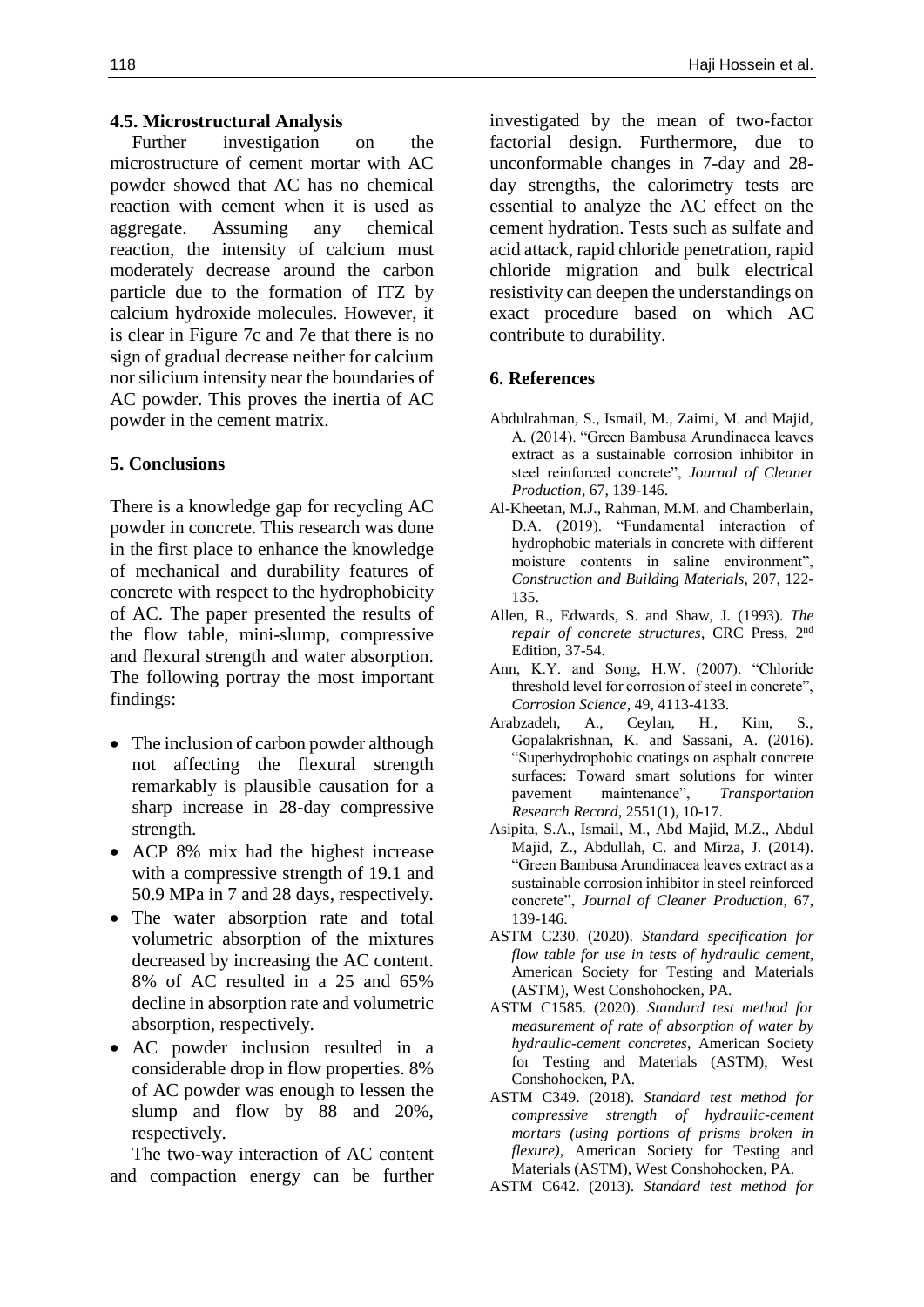*density, absorption, and voids in hardened concrete 1*, American Society for Testing and Materials (ASTM), West Conshohocken, PA.

- Bamforth, P., Price, W. and Emerson, M. (1997). "International review of chloride ingress into structural concrete", TRL Report, 359.
- Basheer, L., Kropp, J. and Cleland, D.J. (2001). "Assessment of the durability of concrete from its permeation properties: A review", *Construction and Building Materials*, 15, 93- 103.
- Berke, N.S. and Hicks, M.C. (2004). "Predicting long-term durability of steel reinforced concrete with calcium nitrite corrosion inhibitor", *Cement and Concrete Composites*, 26, 191-198.
- BS 196-1. (2005). *Methods of testing cement, Part1: Determination of strength*, British Standard European Norm (BS EN), Chiswick, London.
- Chieng, B.W., Ibrahim, N.A., Daud, N.A. and Talib, Z.A. (2018). "Functionalization of graphene oxide via gamma-ray irradiation for hydrophobic materials", *Synthesis, Technology and Applications of Carbon Nanomaterials*, Chapter 8, 177-203.
- Collepardi, M. (2003). "A state-of-the-art review on delayed ettringite attack on concrete", *Cement and Concrete Composites*, 25(4-5), 401-407.
- Coppola, L., Bellezze, T., Belli, A., Bignozzi, M.C., Bolzoni, F., Brenna, A., Cabrini, M., Candamano, S., Cappai, M., Caputo, D., Carsana, M., Casnedi, L., Cioffi, R., Cocco, O., Coffetti, D., Colangelo, F., Coppola, B., Corinaldesi, V., Crea, F. and Yang, F. (2018). "Binders alternative to Portland cement and waste management for sustainable construction, Part 2", *Journal of Applied Biomaterials and Functional Materials*, 16(4), 207-221.
- De Weerdt, K., Colombo, A., Coppola, L., Justnes, H. and Geiker, M.R. (2015). "Impact of the associated cation on chloride binding of Portland cement paste", *Cement and Concrete Research*, 68, 196-202.
- FHWA. (1999). *Building more durable bridges*, Federal Highway Administration (FHWA), District of Columbia, WA.
- FHWA. (2019). *FHWA FY 2020 budget, I-3*, Federal Highway Administration (FHWA), District of Columbia, WA.
- Ghasemalizadeh, S. and Toufigh, V. (2020). "Durability of rammed earth materials", *International Journal of Geomechanics*, 20(11), 1-16.
- Glass, G.K. and Buenfeld, N.R. (2000). "Chlorideinduced corrosion of steel in concrete", *Progress in Structural Engineering and Materials*, 2, 448- 458.
- Habibnejad Korayem, A., Ziari, H., Hajiloo, M. and Moniri, A. (2018). "Rutting and fatigue performance of asphalt mixtures containing amorphous carbon as filler and binder modifier",

*Construction and Building Materials*, 188, 905- 914.

- Homan, L., Ababneh, A.N. and Xi, Y. (2016). "The effect of moisture transport on chloride penetration in concrete", *Construction and Building Materials*, 125, 1189-1195.
- Hooton, R.D. (2019). "Future directions for design, specification, testing, and construction of durable concrete structures", *Cement and Concrete Research*, 124, 1-17.
- Isteita, M. and Xi, Y. (2017). "The effect of temperature variation on chloride penetration in concrete", *Construction and Building Materials*, 156, 73-82.
- Kooshafar, M. and Madani, S.H. (2017). "Influential mechanisms and potential applications of nanosilicas in cement composites", *Civil Engineering Infrastructures Journal*, 50(2), 375-393.
- Kumar, M.P., Mini, K.M. and Rangarajan, M. (2018). "Ultrafine GGBS and calcium nitrate as concrete admixtures for improved mechanical properties and corrosion resistance", *Construction and Building Materials*, 182, 249- 257.
- Lee, S.T. (2009). "Influence of recycled fine aggregates on the resistance of mortars to magnesium sulfate attack", *Waste Management*, 29, 2385-2391.
- Li, K., Zhang, D., Li, Q. and Fan, Z. (2019). "Durability for concrete structures in marine environments of HZM project: Design, assessment and beyond", *Cement and Concrete Research*, 115, 545-558.
- Liu, Z. and Hansen, W. (2016). "Effect of hydrophobic surface treatment on freeze-thaw durability of concrete", *Cement and Concrete Composites*, 69, 49-60.
- Madani, H. Ramezanianpour, A.A., Shahbazinia, M., Bokaeian, V. and Ahari, Sh. (2016). "The influence of ultrafine filler materials on mechanical and durability characteristics of concrete", *Civil Engineering Infrastructure Journal*, 49(2), 251-262.
- Mobasher, B. (2006). *Modeling of stiffness degradation and expansion in cement based materials subjected to external sulfate attack*, Transport properties and concrete quality, Materials Science of Concrete. The American Ceramic Society, John Willy & Sons. New Jersey, 157-171.
- Mora, E., González, G., Romero, P. and Castellón, E. (2019). "Control of water absorption in concrete materials by modification with hybrid hydrophobic silica particles", *Construction and Building Materials*, 221, 210-218.
- Ormellese, M., Berra, M., Bolzoni, F. and Pastore, T. (2006). "Corrosion inhibitors for chlorides induced corrosion in reinforced concrete structures", *Cement and Concrete Research*, 36, 536-547.